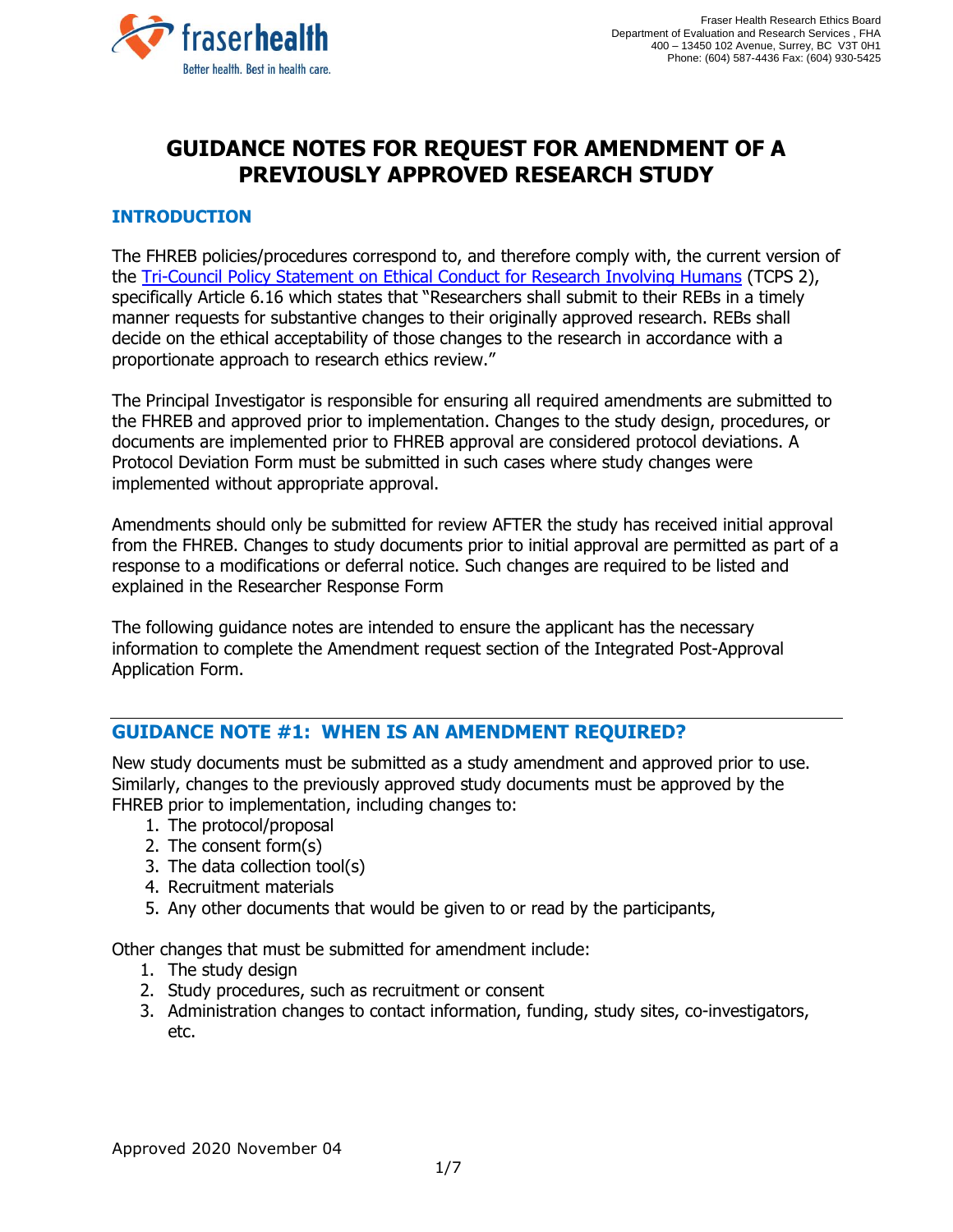### **1.1 Exceptions to the above requirements**

#### **1.1.1 Changes to eliminate immediate hazards**

With respect to clinical trials, the ICH Good Clinical Practice (ICH GCP) Guidelines<sup>1</sup> Article 3.3.7 states:

"…no deviations from, or changes of, the protocol should be initiated without prior written IRB/IEC approval/favourable opinion of an appropriate amendment, except when necessary to eliminate immediate hazards to the subjects or when the change(s) involves only logistical or administrative aspects of the trial (e.g. change of monitor(s), telephone numbers(s))". Such changes should, however, be submitted to the FHREB as a study amendment as soon as possible.

#### **1.2 Changes that do not require amendment submission**

#### **1.2.1 Documents that should be submitted for acknowledgement**

The following study documents that do not require an amendment submission when changed or newly issued, but should instead be submitted as a **request for** 

#### **acknowledgement**:

- 1. Updated investigator brochures or product monographs (unless these changes require and are accompanied by amendments to the protocol and/or consent forms)
- 2. Administrative letters from the study sponsor; and
- 3. Safety data reports;

Please refer to the FHREB GUIDANCE NOTES FOR ACKNOWLEDGEMENT REQUESTS for more information.

#### **1.2.2 Changes that do not require submission to the REB**

Changes to study documents that are not given to/seen by the participants and not normally required for ethics review, such as clinical trial source documents, SOPs, or instructions for CRF completion, etc., do not require submission for amendment.

# **1.2.3 Changes that should be submitted as new initial submissions**

Rollover studies, open-label extension studies, and other studies requiring a distinct protocol will general not be considered as an amendment and should instead be submitted as new submissions.

# **GUIDANCE NOTE #2: HOW TO SUBMIT AN AMENDMENT**

The Principal Investigator or designate must complete Section A (Amendments) of the Integrated Post-Approval Form for Amendments, Renewals, Close-Outs, Acknowledgements of Previously Approved Research, and submit to [REB@fraserhealth.ca,](mailto:REB@fraserhealth.ca) along with all new and/or revised study documents.

 $\overline{a}$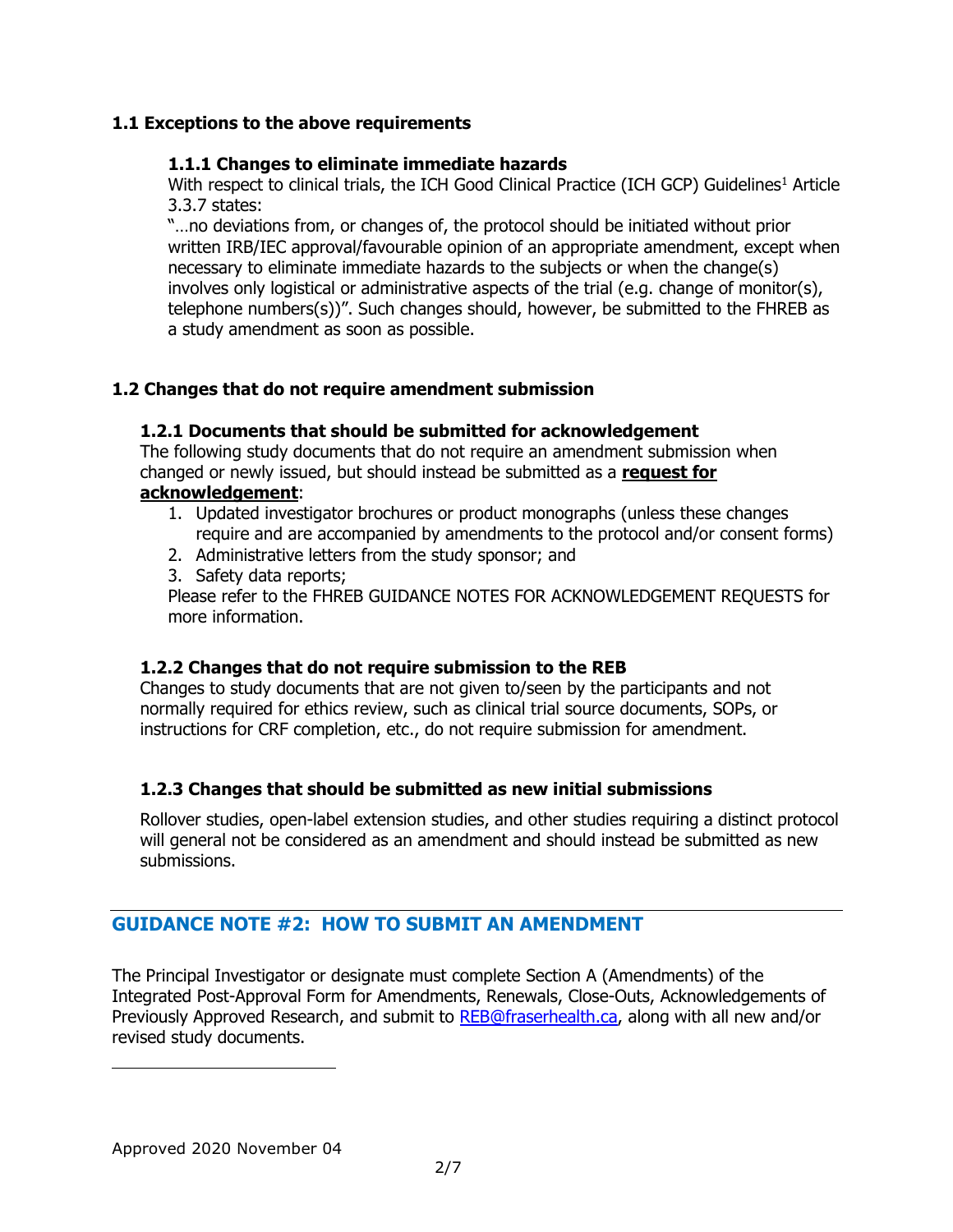New documents must be clearly identified as such in the application form, and be labeled with a version number and date. Revised documents must have an updated revision number and date and all changes must be clearly highlighted or tracked in some fashion.

Incomplete submissions or submissions in which the changes to revised documents are not clearly highlighted will be returned to the Principal Investigator.

All study documents should be closely inspected prior to amendment submission to ensure that all necessary documents are appropriately revised. E.g., if the study procedures have been amended in the protocol, the consent forms should also be amended to include this information.

Major Amendments for industry-sponsored studies submitted for initial review on or after January 1, 2021 are subject to a review fee of \$250.

# **GUIDANCE NOTE #3: MAJOR VERSUS MINOR AMENDMENTS**

Major amendments are defined as the following: any change to the study design and documentation that impacts the assessment of potential risk to participants. The following are considered major amendments:

- Changes that require review at a full board meeting as they are funded or supported by the US Federal government or are subject to the regulations of the US Food and Drug administration (21 CFR Part 56 Subpart C, Section 56.110);
- Any amendment that requires notification of and/or approval from Health Canada;
- Addition of genetic testing, new genetic tests, or tissue banking where genetic testing may/or will be performed;
- Changes to the design or methodology of the study, or to background information affecting its scientific value;
- Changes to the procedures undertaken by participants;
- Any change relating to the safety or physical or mental integrity of participants, or to the risk/benefit assessment for the study;
- Significant changes to study documentation such as participant information sheets, consent forms, questionnaires, letters of invitation, letters to GPs or other clinicians, information sheets for relatives or careers;
- A change of sponsor(s) or sponsor's legal representative;
- A change to the insurance or indemnity arrangements for the study;
- Appointment of a new principal investigator at a trial site in a clinical trial of investigational medicinal product;
- Temporary halt of a study to protect participants from harm, and the planned restart of a study following a temporary halt;
- A change to the definition of the end of the study;
- Any other significant change to the protocol or the terms of the REB application.

Minor amendments include the following:

• Addition of or changes to the Co-Investigator(s);

Approved 2020 November 04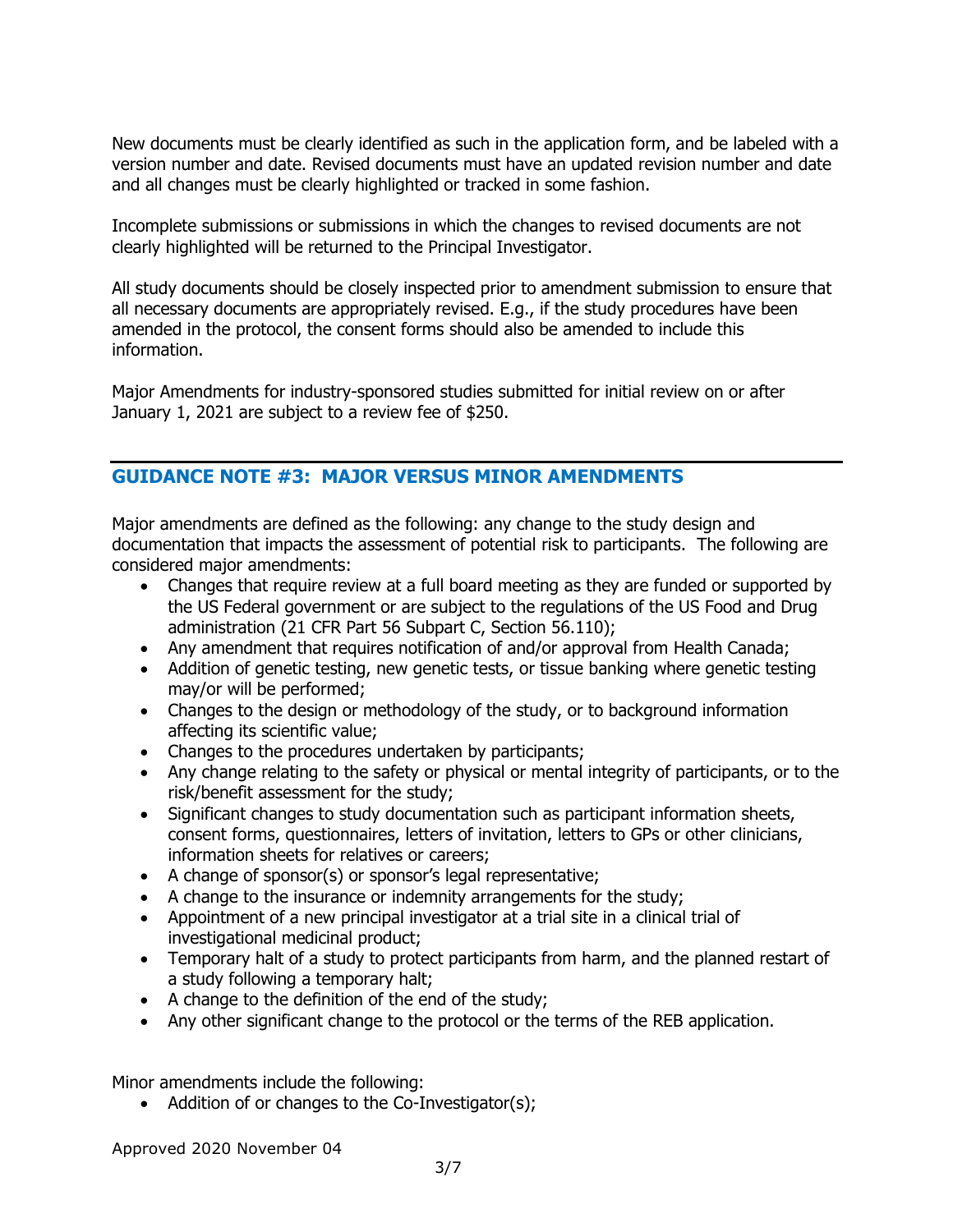- Changes to contact details for the sponsor, PI, or other study staff member;
- Changes in funding arrangements;
- Changes in the logistical arrangements for storing or transporting samples;
- Extension of the study beyond the period specific in the application form; and
- Inclusion of new sites and investigators in a clinical trial of investigational medicinal product;
- Minor administrative changes to the protocol or other study documentation, e.g. correcting errors, updating contact points;
- Changes to the research team at trial site (other than PI);
- Other materials given to participants (bags, birthday cards, expense forms, coffee mugs, newsletters, dosing diary, etc.);
- Changes in the documentation used by the research team for recording study data.

# **GUIDANCE NOTE #4: LEVEL OF REVIEW**

Any amendment must be submitted using the Integrated Post-Approval Application form. The FHREB will decide on the ethical acceptability of substantive changes to the originally proposed research in accordance with a proportionate approach to research ethics review.

Amendments that do not substantially increase the level of risk will normally be reviewed under the delegated review process. Timelines vary in accordance with current volumes.

# **4.2 Full Board Review**

Amendments that increase the level of risk or that meet the criteria for full board review in accordance with the FHREB Guidance Notes for Initial Ethical Review, will be referred to full board review. The FHREB reserves the right to refer any amendment to full board review for any reason.

If full board review of a study amendment is required by a regulatory body or sponsor, it is the Principal Investigator's responsibility to indicate this on the amendment application form.

#### **4.2.1 Health Canada regulated studies:**

Health Canada requires the following types of amendments to regulated clinical trials [drug, device, natural health product] be referred to the Full Board for review:

- 1. Addition of genetic testing, new genetic tests or tissue banking where genetic testing may or will be performed;
- 2. Emergency amendments that arise because of safety concerns and that are submitted after implementation as a result, and;
- 3. amendments to the protocol that affect the selection, monitoring or dismissal of a clinical trial participant;
- 4. amendments to the protocol that affect the evaluation of the clinical efficacy of the drug;
- 5. amendments to the protocol that alter the risk to the health of a clinical trial subject;
- 6. amendments to the protocol that affect the safety evaluation of the drug;

Approved 2020 November 04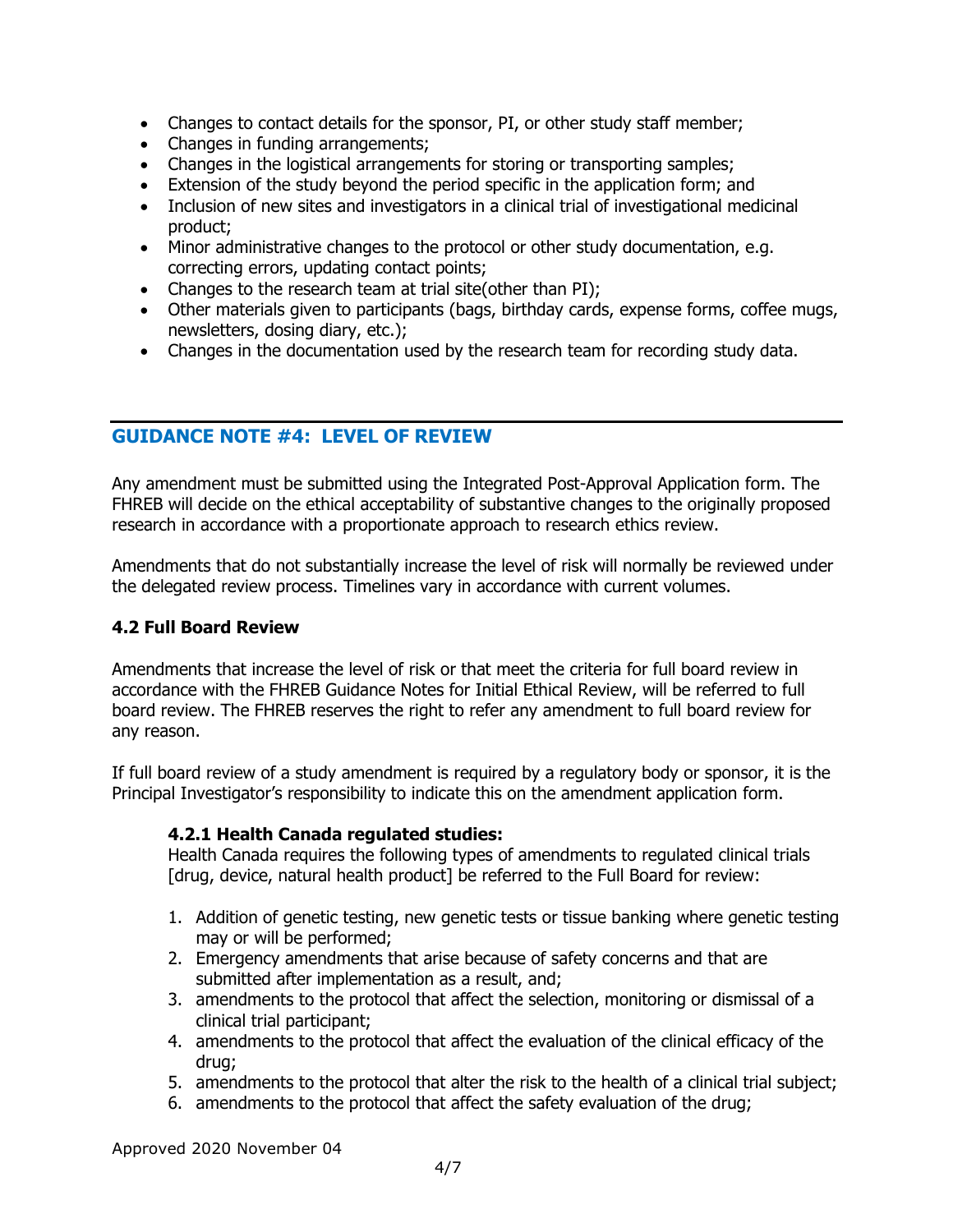- 7. amendments to the protocol that extend the duration of the clinical trial; and
- 8. amendments to the chemistry and manufacturing information that may affect the safety or quality of the drug.

#### **4.2.2 Studies sponsored by the United States Department of Health and Human Services**

Studies sponsored by the United States Department of Health and Human Services (DHHS) (e.g. NIH and its related institutes including NCI, U.S. Centre for Disease Control) may require Full Board Review under 45 CFR 46.109 (e) and 46 CFR 110 (Code of Federal Regulations).

#### **4.2.3 Studies sponsored by other United States federal agencies**

Studies that are funded by other American federal agencies (e.g. United States Department of Defence) may require Full Board Review under 21 CFR 56.110.

Refer to the following link for guidance on the interpretation of 21 CFR 56.110 as it applies to studies with this funding source.

[http://www.accessdata.fda.gov/scripts/cdrh/cfdocs/cfcfr/CFRSearch.cfm.](http://www.accessdata.fda.gov/scripts/cdrh/cfdocs/cfcfr/CFRSearch.cfm)

# **GUIDANCE NOTE #5: CHANGE OF PRINCIPAL INVESTIGATOR**

In order to change the Principal Investigator, the amendment section of the Integrated Post-Approval Application Form (section A) should be submitted, along with the Change of Principal Investigator Application Form, and any other documents that require amending (e.g., consent form, recruitment materials, etc.).

#### **The Integrated Post-Approval Application Form must be signed by the original Principal Investigator, and must list all changes to the study and study documents.**

The new Principal Investigator must sign the Change of Principal Investigator Form, as well as the new Principal Investigator's Administrative Supervisor. This form is required to provide the appropriate contact information for the new Principal Investigator, document the new Principal Investigator's attestation to abide by the Tri-Council Policy, and declare any conflict of interest that may arise from assuming this role.

# **GUIDANCE NOTE #6: CHANGES AFFECTING PARTICIPANT SAFETY**

Changes that affect participant safety, such as changes to the study risks, eligibility criteria, monitoring procedures, etc., should be detailed in section 2.a of the Amendment section of the Integrated Post Approval Application Form. The rationale for these changes should also be provided in this section.

Approved 2020 November 04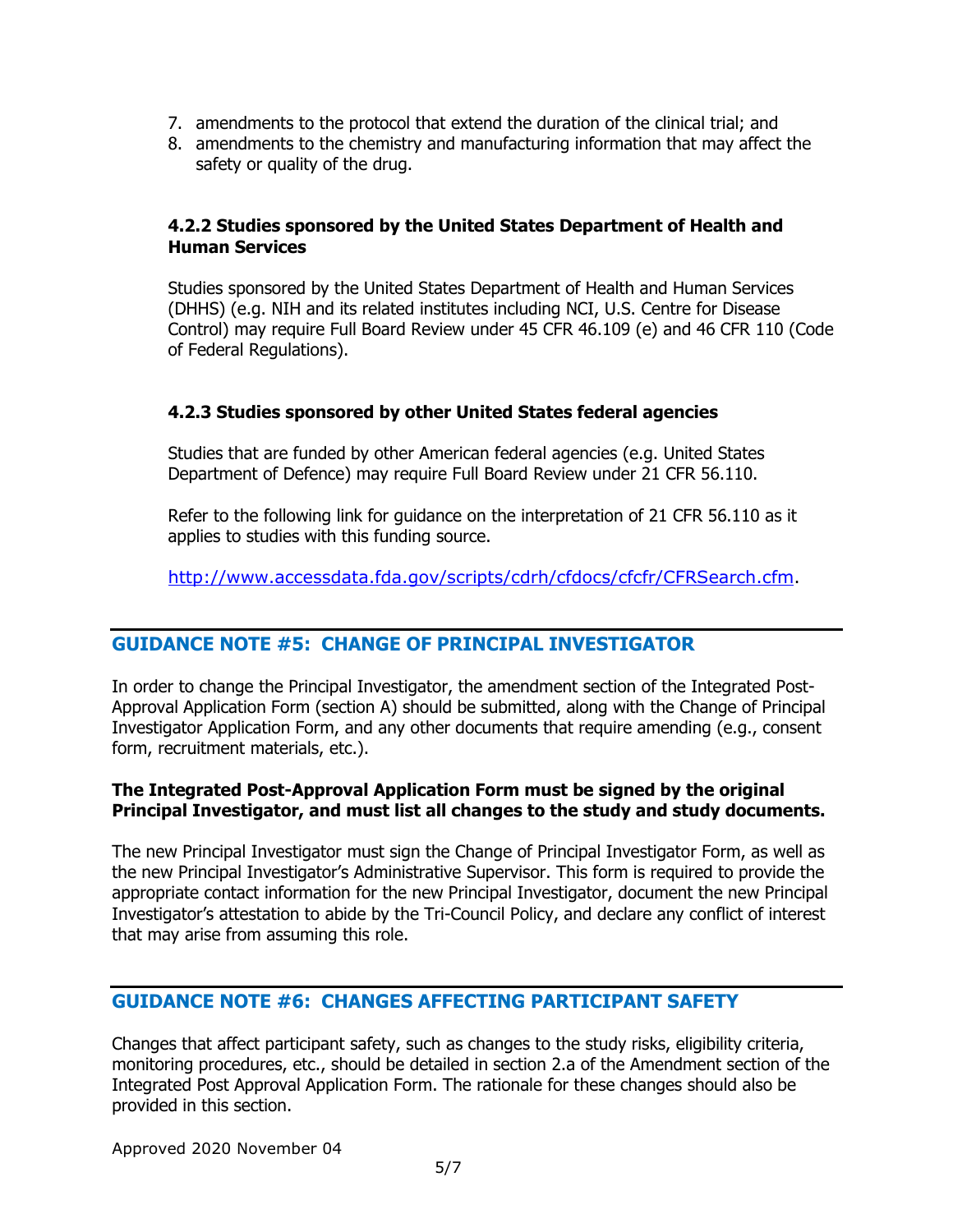### **GUIDANCE NOTE #7: CHANGES AFFECTING SCIENTIFIC INTERPRETABILITY**

Changes that affect the scientific interpretability of the study, such as changes to research objectives, sample size, analysis plans, etc., should be detailed in section 2.b of the Amendment section of the Integrated Post Approval Application Form. The rationale for these changes should also be provided in this section.

#### **GUIDANCE NOTE #8: ADMINISTRATIVE CHANGES**

Administrative changes, such as changes to the investigative team or funder, changes to the study title, new recruitment materials, minor wording changes in questionnaires, and any other changes that do not affect the safety or scientific interpretability of the study should be listed in section 2.c of the Amendment Section of the Integrated Post Approval Application Form. The rationale for these changes should also be provided in this section.

N.B. that changes to the funding agency or sponsor, including name changes, and to the investigator listings, require amendment to the consent form.

#### **GUIDANCE NOTE #9 PRINCIPAL INVESTIGATOR'S SIGNATURE**

The Principal Investigator or designate must sign the Integrated Post Approval Form. Amendment submissions that do not include this signature will be returned to the Principal Investigator and/or main contact.

# **GUIDANCE NOTE #10: NOTICE OF DECISION**

All Certificates and Notices will be issued to the Principal Investigator and main contact. The current main contact should be listed on the Integrated Post Approval Application Form to ensure this information is up to date.

Approved amendments will be issued a certificate of approval. All new or amended study documents will be listed on this certificate.

If the FHREB requires changes to the study prior to the approval of the amendment, a modifications memo or deferral notice will be issued to the Principal Investigator and main contact.

# **GUIDANCE NOTE #11: RE-CONSENT**

For amendments that require changes to the study consent form, the amendment application must indicate whether already-enrolled participants will be re-consented. A justification of the decision whether to re-consent should be provided. If participants will not be re-consented, a justification of this decision and explanation of how participants already enrolled in the study